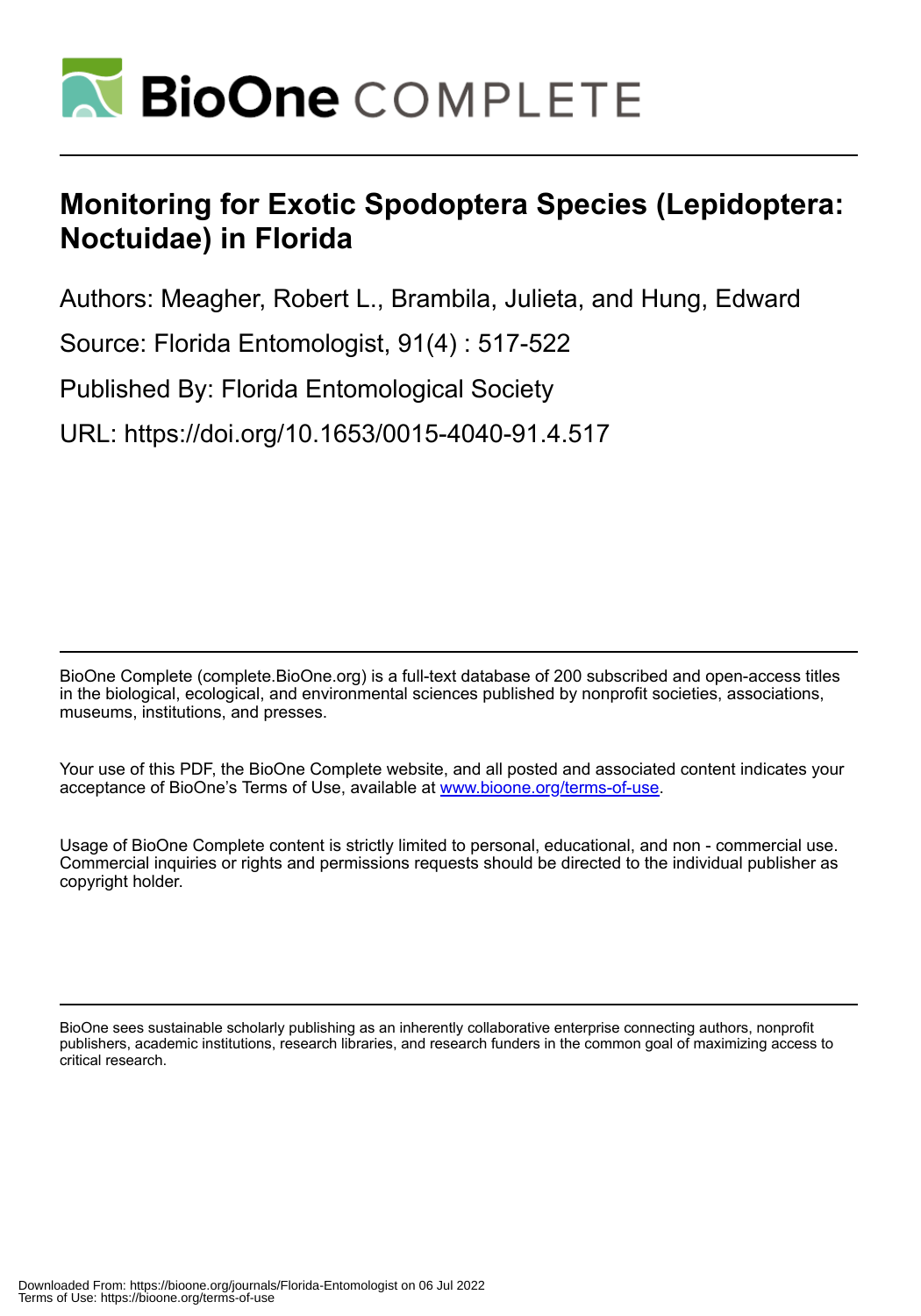# MONITORING FOR EXOTIC *SPODOPTERA* SPECIES (LEPIDOPTERA: NOCTUIDAE) IN FLORIDA

ROBERT L. MEAGHER<sup>1</sup>, JULIETA BRAMBILA $^{\rm 2}$  and Edward Hung $^{\rm 3}$ <sup>1</sup>USDA-ARS Center for Medical, Agricultural and Veterinary Entomology, 1700 SW 23<sup>rd</sup> Drive, Gainesville, FL 32608

#### 2 USDA-APHIS-PPQ, P.O. Box 147100, Gainesville, FL 32614-7100

3 Sherwood Farms, Inc., P.O. Box 548, 13613 Honeycomb Rd., Groveland, FL 34736

## **ABSTRACT**

Trapping studies were conducted in 2 Florida locations to determine if 3 Old World *Spodoptera* Guenée species were present. Commercially-produced lures for *S. exempta* (Walker), *S. littoralis* (Boisduval), and *S. litura* (F.), plus a *S. litura* lure made by the USDA-APHIS-CPHST laboratory at Otis ANGB in Massachusetts, were used with plastic Unitraps and placed near 2 orchid nurseries in Lake and Miami-Dade counties. One *S. litura* male moth was identified from collections made in Apr 2007; no other exotic species were found in either location. However, thousands of resident species were collected, including *S. albula* (Walker) (= *S. sunia* Guenée), *S. dolichos* (F.), *S. eridania* (Stoll), *S. exigua* (Hübner), (J. E. Smith), and *S. pulchella* (Herrich-Schäffer). This study exposed the amount of labor and level of technical knowledge needed for scientists involved in finding exotic *Spodoptera* species.

Key Words: *Spodoptera*, pheromones, trapping, orchid nurseries, exotic species

#### RESUMEN

Se llevaron a cabo estudios de monitoreo en dos localidades en Florida para detectar la presencia de tres especies exóticas de *Spodoptera* del hemisferio Este. Se usaron cebos comerciales para las especies de *S. exempta* (Walker), *S. littoralis* (Boisduval), y *S. litura* (F.), además de un cebo de *S. litura* fabricado por el laboratorio Otis ANGB de USDA-APHIS-CPHST en Massachussetts. Se utilizaron trampas de plástico « Unitraps », las cuales se instalaron cerca de dos viveros de orquídeas en los condados de Lake y Miami-Dade. Un especimen macho de *S. litura* fué identificado en un muestra de abril 2007. Ninguna otra especie exótica fué encontrada en las dos localidades. Sin embargo, miles de especímenes nativos fueron atrapados de las especies *S. albula* (Walker) (= *S. sunia* Guenée), *S. dolichos* (F.), *S. eridania* (Stoll), *S. exigua* (Hübner), *S. frugiperda* (J. E. Smith), y *S. pulchella* (Herrich-Schäffer). Este proyecto expuso la gran cantidad de trabajo requerido y el nivel de conocimiento técnico necesario de los investigadores para detectar especies exóticas de *Spodoptera.*

The armyworm genus *Spodoptera* Guenée (Noctuidae: Amphipyrinae) contains 30 species that inhabit 6 continents (Pogue 2002). Species in temperate North America include several agricultural pests such as *S. eridania* (Stoll) (southern armyworm, Liburd et al. 2000), *S. exigua* (Hübner) (beet armyworm, Chen et al. 2008), *S. frugiperda* (J. E. Smith) (fall armyworm, Nagoshi & Meagher 2004), *S. latifascia* (Walker) (Vergara & Pitre 2001), *S. ornithogalli* (Guenée) (yellowstriped armyworm, Liburd et al. 2000), and *S. praefica* (Grote) (western yellowstriped armyworm, Summers 1989). These species feed on a wide range of grain, row, forage, vegetable, and ornamental crops. Four other species, *S. albula* (Walker) (= *S. sunia* Guenée), *S. androgea* (Stoll), *S. dolichos* (F.), and *S. pulchella* (Herrich-Schäffer) are present in the USA and in Neotropical regions of the Western Hemisphere (Pogue

2002). The beet armyworm is the only cosmopolitan species in the genus (Pogue 2002), and is probably Palaearctic in origin. The western yellowstriped armyworm is restricted to the western United States in distribution (Pogue 2002).

The Eastern Hemisphere contains 3 species that are serious agricultural pests. *Spodoptera exempta* (Walker), the nutgrass armyworm or African armyworm, is a migratory pest of cereal and pasture grasses (Cheke & Tucker 1995) that inhabits southern Europe, the Ethiopian Region, the Australasian Region, and various South Pacific islands including Hawaii (Pogue 2002). *Spodoptera littoralis* (Boisduval), the Egyptian cotton leafworm, is a pest of cotton (Amin & Gergis 2006) and other agricultural crops. It ranges from southern Europe and Africa through the Middle East and western Asia and several islands in the Indian Ocean. *Spodoptera litura* (F.) (to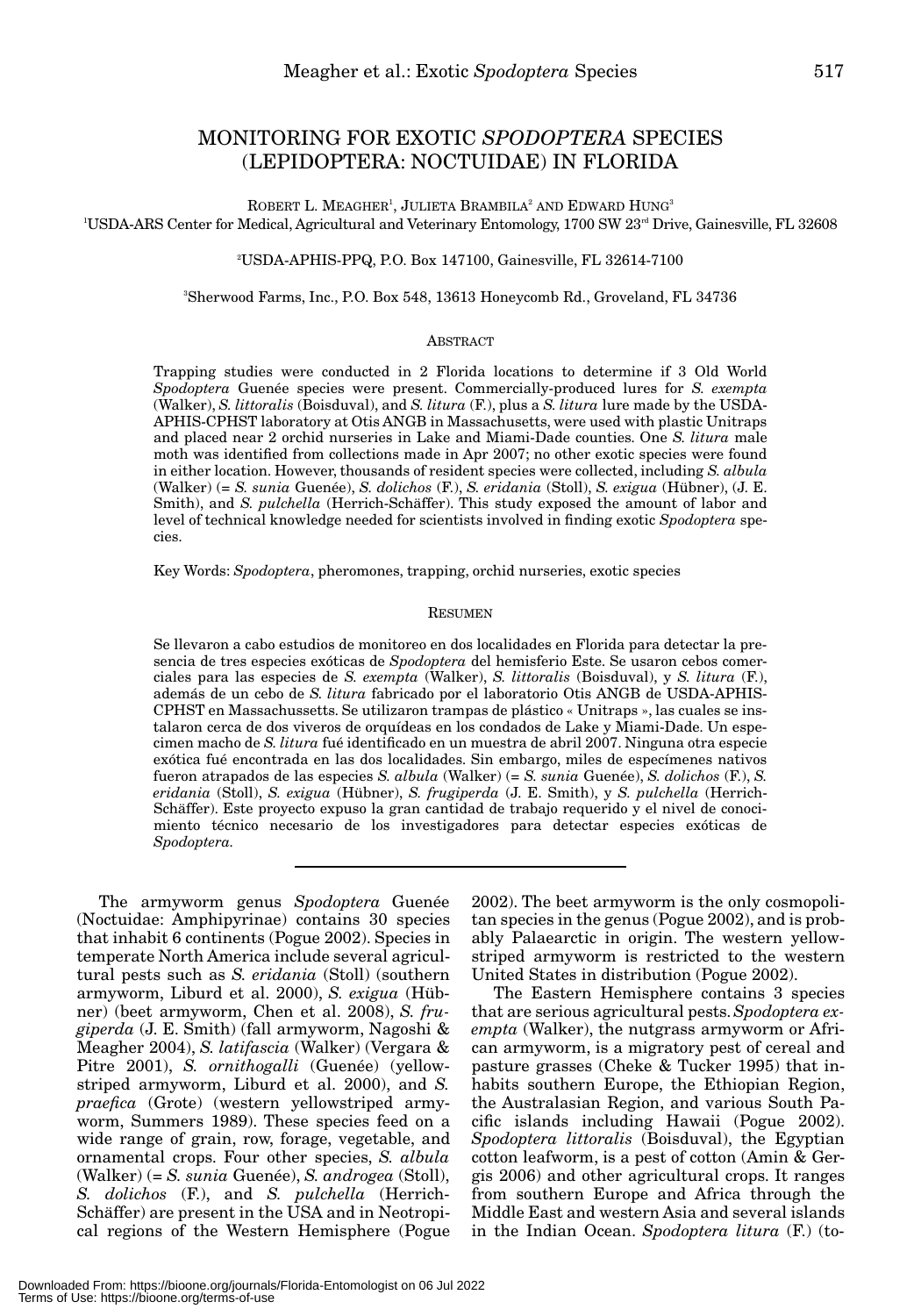bacco cutworm, cluster caterpillar, and rice cutworm, among other common names) attacks a wide range of crops including cotton, peanuts (groundnuts), rice, soybeans, vegetables, and ornamental plants (EPPO/CABI 1997). This species also has a wide geographical range, inhabiting western Asia eastward through eastern Asia and southward to the Australasian Region (Pogue 2002). It is also found throughout the Pacific including Hawaii.

Florida is second in the USA in the value of nursery and greenhouse crops, reaching \$1.63 billion in 2004 (Jerardo 2005). Orchids are the second leading potted flowering plant produced in Florida. Much of the production in Florida involves importing small plants, growing them in shade houses for 6-12 mo. and then shipping them to markets in the USA and Canada. Many of the hundreds of thousands of small plants are imported from locations in Asia (Thailand, Taiwan, and China) where *S. litura* is known as a pest.

Pheromone-baited traps provide a technique to monitor relatively large areas for the presence of moth species. Pheromone components or blends have been identified for many of the species currently in the USA, including *S. albula* (Bestmann et al. 1988—published as *S. sunia* Guenée), *S. dolichos* (Lalanne-Cassou et al. 1994), *S. eridania* (Mitchell & Tumlinson 1994; Teal et al. 1985), *S. exigua* (Deng et al. 2004; Jung et al. 2003; Mitchell & Tumlinson 1994), *S. frugiperda* (Tumlinson et al. 1986; Batista-Pereira et al. 2006), *S. latifascia* (Monti et al. 1995) and *S. praefica* (Landolt et al. 2003). Pheromone blends have been synthesized and are commercially available for *S. eridania*, *S. exigua*, *S. frugiperda*, and *S. praefica*.

Pheromone components and blends have been identified and are commercially-available for 3 of the agriculturally-important exotic *Spodoptera* species, *S. exempta* (Cork et al. 1989), *S. littoralis* (Dunkelblum et al. 1987; Malo et al. 2000), and *S. litura* (Sun et al. 2003; Wei et al. 2004). Many of the components that make up the blends are similar across species (Table 1), but are released in different ratios. Our objective for this research was to monitor for exotic *Spodoptera* species with pheromone-baited traps placed near orchid nurseries. A secondary objective was to determine which native species would be attracted to these lures so that identification of moths could be made.

# MATERIALS AND METHODS

# Groveland

The field site was located outside of Groveland, FL (Lake County) and was composed of shade houses  $(52{,}000 \text{ m}^2)$  surrounded by mixed natural vegetation and small home sites. The shade houses contained over 2 million plants, including *Cymbidium*, *Dendrobium*, and *Phalenopsis* orchids. The orchids are imported from Asia as young plants and grown for 6-12 months. They are then shipped to retail stores across the U.S. and Canada.

Pheromone-baited standard Universal Moth Traps, "Unitraps" (Great Lakes IPM, Vestaburg,

Species **Species** Components **Components** Reference *albula Z*9-14:Ac, *Z*9-14:OH, *Z*11-16:Ac, *Z*9,*E*12-14:Ac Bestmann et al. 1988 *dolichos Z*9-14:Ac, *Z*9,*E*12-14:Ac Lalanne-Cassou et al. 1994 *eridania Z*9-14:Ac, *Z*9,*E*12-14:Ac, *Z*11-16:A,*Z*9,*E*11-14:Ac Teal et al. 1985; Mitchell & Tumlinson 1994 *exempta Z*9-14:Ac, *Z*9,*E*12-14:Ac, *Z*11-16:Ac Cork et al. 1989 *exigua Z*9,*E*12-14:Ac, *Z*11-16:Ac, *Z*9-14:OH Mitchell & Tumlinson 1994; Jung et al. 2003; *Z*9,*E*12-14:Ac, *Z*9-14:OH Deng et al. 2004 *Z*9,*E*12-14:Ac, *Z*9-14:OH *frugiperda Z*9-14:Ac, *Z*7-12:Ac Tumlinson et al. 1986; Batista-Pereira et al. *Z*9-14:Ac, *Z*7-12:Ac, *E*7-12:Ac 2006 *latifascia Z*9-14:Ac, *Z*9,*E*12-14:Ac **Monti et al. 1995**<br>*littoralis Z*9,*E*11-14:Ac **Dunkelblum** et a *littoralis Z*9,*E*11-14:Ac Dunkelblum et al. 1987; Malo et al. 2000 *Z*9,*E*11-14:Ac, *Z*9-14:Ac, *E*11-14:Ac 14:Ac, *Z*11-14:Ac *litura Z*9,*E*11-14:Ac, *Z*9,*E*12-14:Ac Sun et al. 2003; Wei et al. 2004 *Z*9,*E*11-14:Ac, *E*11-14:Ac, *Z*9,*E*12-14:Ac *Z*9-14:Ac

TABLE 1. PHEROMONE COMPONENTS FOR SELECTED SPODOPTERA SPECIES.

14:Ac = tetradecyl acetate; *E*7-12:Ac = (*E*)-7-dodecenyl acetate; *Z*7-12:Ac = (*Z*)-7-dodecenyl acetate; *Z*9-14:OH = (*Z*)-9-tetradecen-1-ol; *Z*9-14:Ac = (*Z*)-9-tetradecenyl acetate; *E*11-14:Ac = (*E*)-11-tetradecenyl acetate; *Z*11-14:Ac = (*Z*)-11-tetradecenyl acetate; *Z*11- 16:Ac = (*Z*)-11-hexadecenyl acetate; *Z*9,*E*11-14:Ac = (*Z,E*)-9,11-tetradecadienyl acetate; *Z*9,*E*12-14:Ac = (*Z,E*)-9,12-tetradecadienyl acetate.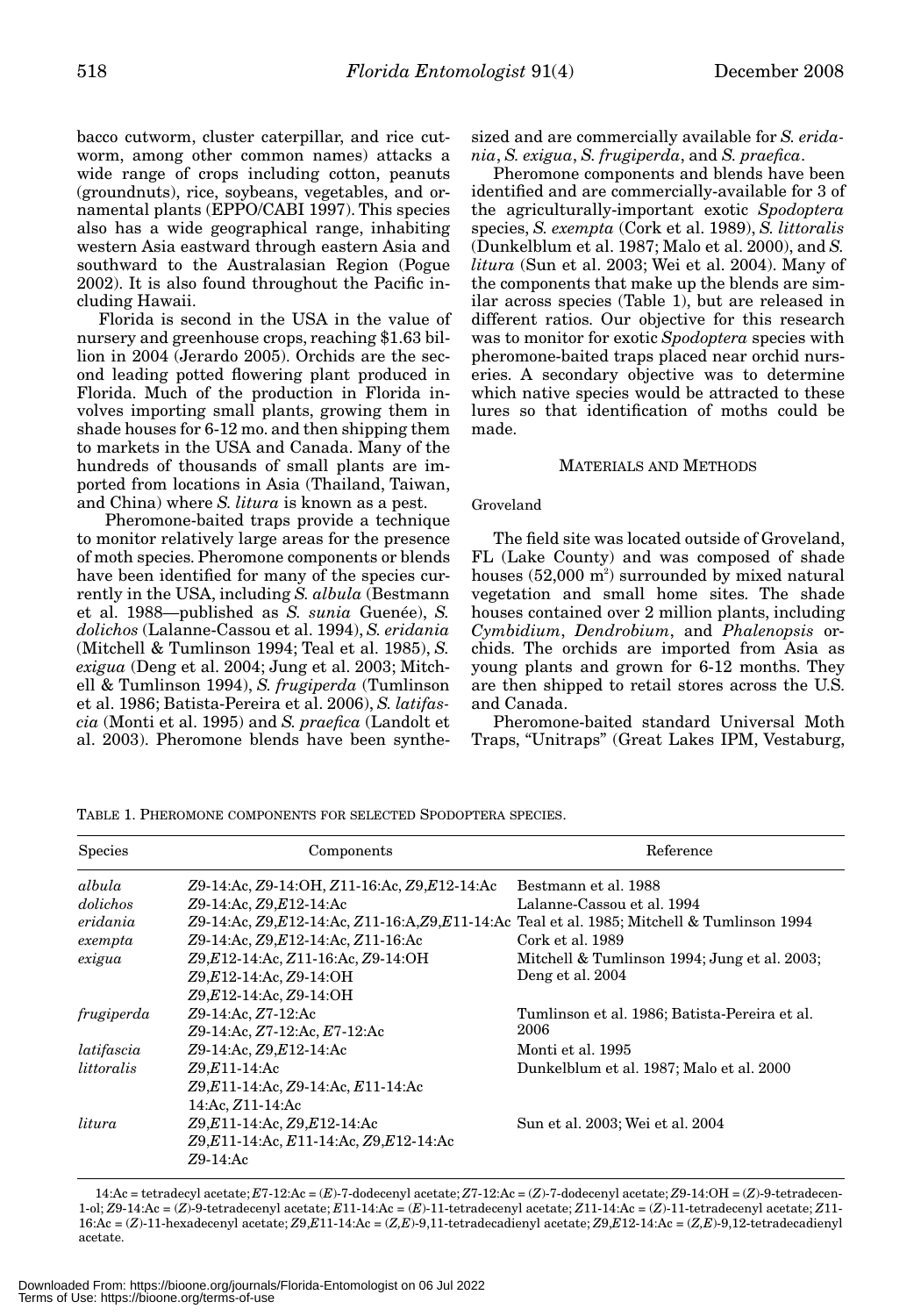MI) were used to capture attracted male moths. These traps are constructed of a white bucket, a yellow cone on top of the bucket, and a dark green cover above the cone. Scenturion® pheromone lures (Suterra LLC, Bend, OR) for each species (*S. eridania*, *S. exempta*, *S. exigua*, *S. frugiperda*, *S. littoralis*, *S. litura*, and *S. praefica*) were attached to corks (#11) with a pin, and the cork was placed in the middle of the green cover. An additional lure for *S. litura* was provided by the USDA-APHIS CPHST laboratory at Otis ANGB, Cape Cod, MA. A  $2.5 \times 2.5$  cm piece of Vaportape (Hercon Environmental, Emigsville, PA) releasing the pesticide dichlorvos was stapled to a string and hung inside the bucket to kill captured moths. Two rows of traps were placed outside of the shade houses on 1.5-m metal poles at least 30 m apart, and species order was randomized at each sample date. Traps were placed 25 Jan 2006 and samples were collected either biweekly or monthly until 2 Oct 2006. Pheromone lures and vaportape were replaced when traps were serviced. It was soon noticed that large numbers of honey bees were collected in the traps due to a small apiary less than 1 km east of the site. Therefore, green buckets were used on one row of

## Homestead

This site was located southwest of Homestead, FL (Miami-Dade County) in a mixed agricultural and urban environment, and contained  $26,000$  m<sup>2</sup> of greenhouse space holding *Dendrobium*, and *Phalenopsis* orchids. One row of pheromonebaited traps for the same species as Groveland were placed on the south side of the complex on 24 Jan 2007 and removed 31 Oct 2007. Traps were serviced every 2 weeks and lures and vaportape were replaced monthly.

#### Moth Species Identification

traps closest to the apiary.

*Spodoptera* species moths were identified with the keys and descriptions of Pogue (2002). The abdomen of all specimens was softened and cleared with hot 10% KOH. Genitalia were extracted with fine tweezers and various characters were examined under a dissecting microscope. The primary characters used for species identification were, not in order of importance, (1) number of coremata lobes and the shape of (2) clavus, (3) sacculus, (4) costal process, (5) basal sclerite of clasper, and (6) juxta.

#### RESULTS

# Groveland

Pheromone lures for the 3 native species caught relatively few moths. The *S. exigua*-baited traps only attracted one beet armyworm moth, the *S. eridania*-baited traps attracted 13 southern armyworm moths and 1 *S. dolichos* moth, and the *S. frugiperda*-baited traps attracted 6 fall armyworm moths. The *S. praefica*-baited traps did not attract any *Spodoptera* species but did attract 2 Plusiinae moths, soybean looper *Chrysodeixis includens* (Walker) (10) and sharp-stigma looper *Ctenoplusia oxygramma* (Geyer) (6).

The lures for the exotic species were much more active in attracting moths. The *S. exempta*baited traps attracted large numbers of *S. albula* (183) and *S. latifascia* (863), and both species were present throughout the trapping duration (Fig. 1). The 2 *S. litura*-baited traps caught much fewer moths. The Suterra blend only attracted 1 beet armyworm; the Otis ANGB blend only attracted 3 *S. dolichos*. Surprisingly, the *S. littoralis*-baited traps did not attract any moths for the entire season.

# Homestead

Many more moths were collected at the Homestead location. The beet armyworm and fall armyworm lures attracted almost exclusively the target species, with 257 and 682 moths captured, respectively (Fig. 2). The southern armyworm lure attracted the target species (165), but attracted more nontarget *Spodoptera* species including *S. dolichos* (237) and *S. pulchella* (12) (Fig. 3). As at Groveland, the *S. praefica* lures did not attract any *Spodoptera* species but did attract soybean loopers (194).

Collections of moths on Apr 20 revealed 1 *S. litura* moth in the Suterra blend of the *S. litura* pheromone. This was the only exotic moth collected for either location. Otherwise, these traps only attracted 9 *S. dolichos* and 2 *S. pulchella*.



Fig. 1. Numbers of *Spodoptera albula* (Walker) and *S. latifascia* (Walker) adult males collected per night in Unitraps baited with a lure comprised of the sex pheromone blend of *S. exempta* (Walker), Groveland, FL, 2006.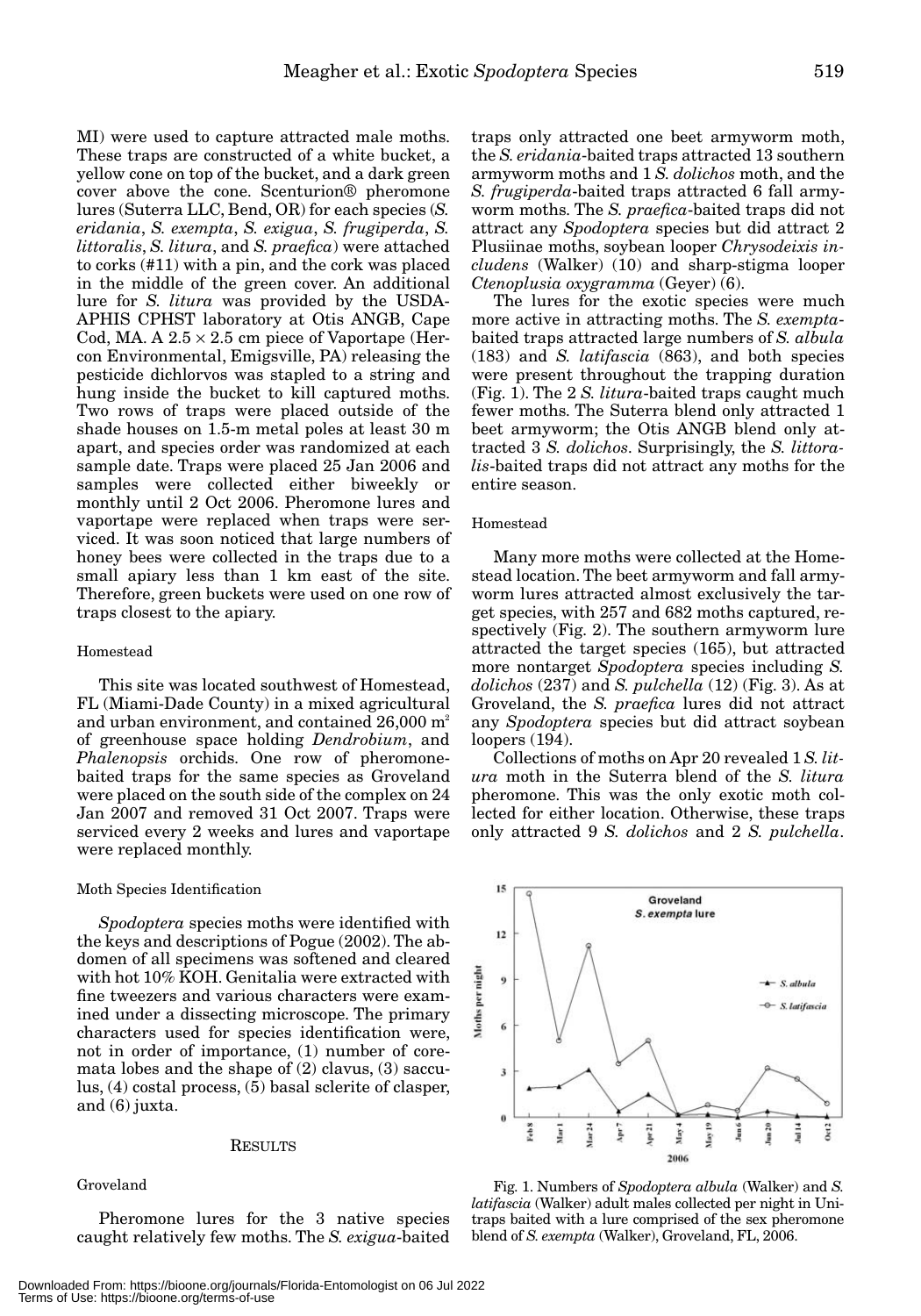

Fig. 2. Numbers of *Spodoptera exigua* (Hübner) and *S. frugiperda* (J. E. Smith) adult males collected per night in Unitraps baited with lures comprised of the sex pheromone blends for each species, respectively, Homestead, FL, 2007.

The Otis-ANGB blend attracted 149 *S. dolichos* and 5 *S. pulchella* (Fig. 4). The *S. exempta* baitedtraps attracted thousands of native *Spodoptera* moths, including *S. albula* (1896), *S. latifascia* (1729) and *S. pulchella* (28). During May and Jun, over 15 *S. albula* moths per night were collected, whereas the final sampling date resulted in 30 *S. latifascia* moths per night (Fig. 5). As at Groveland, the *S. littoralis*-baited traps captured no *Spodoptera* species.

#### **DISCUSSION**

The main objective of this work was to determine if any of the 3 exotic *Spodoptera* species



Fig. 3. Numbers of *Spodoptera eridania* (Stoll), *S. dolichos* (F.), and *S. pulchella* (Herrich-Schäffer) adult males collected per night in Unitraps baited with a lure comprised of the sex pheromone blend of *S. eridania*, Homestead, FL, 2007.



Fig. 4. Numbers of *Spodoptera dolichos* (F.) and *S. pulchella* (Herrich-Schäffer) adult males collected per night in Unitraps baited with a lure comprised of the sex pheromone blend of *S. litura* (F.) (Otis ANGB septa), Homestead, FL, 2007.

were present. Although 1 *S. litura* male was found, subsequent intensive surveys with both pheromone lures have failed to collect moths (J. B., unpublished data). Tests are currently being conducted in India to determine the attractiveness of both blends in areas of natural *S. litura* populations. The 2 blends attracted different numbers of the native species *S. dolichos*. This apparently common species has  $(Z)9(E)12-14$ :Ac and (*Z*)9-14:Ac as pheromone components (Lalanne-Cassou et al. 1994) and appears to be attracted to the 2 double-bonded acetate component that is in the Otis-ANGB blend.

It was somewhat surprising that the *S. littoralis* lures did not attract any *Spodoptera*



Fig. 5. Numbers of *Spodoptera albula* (Walker), *S. latifascia* (Walker), and *S. pulchella* (Herrich-Schäffer) adult males collected per night in Unitraps baited with a lure comprised of the sex pheromone blend of *S. exempta* (Walker), Homestead, FL, 2007.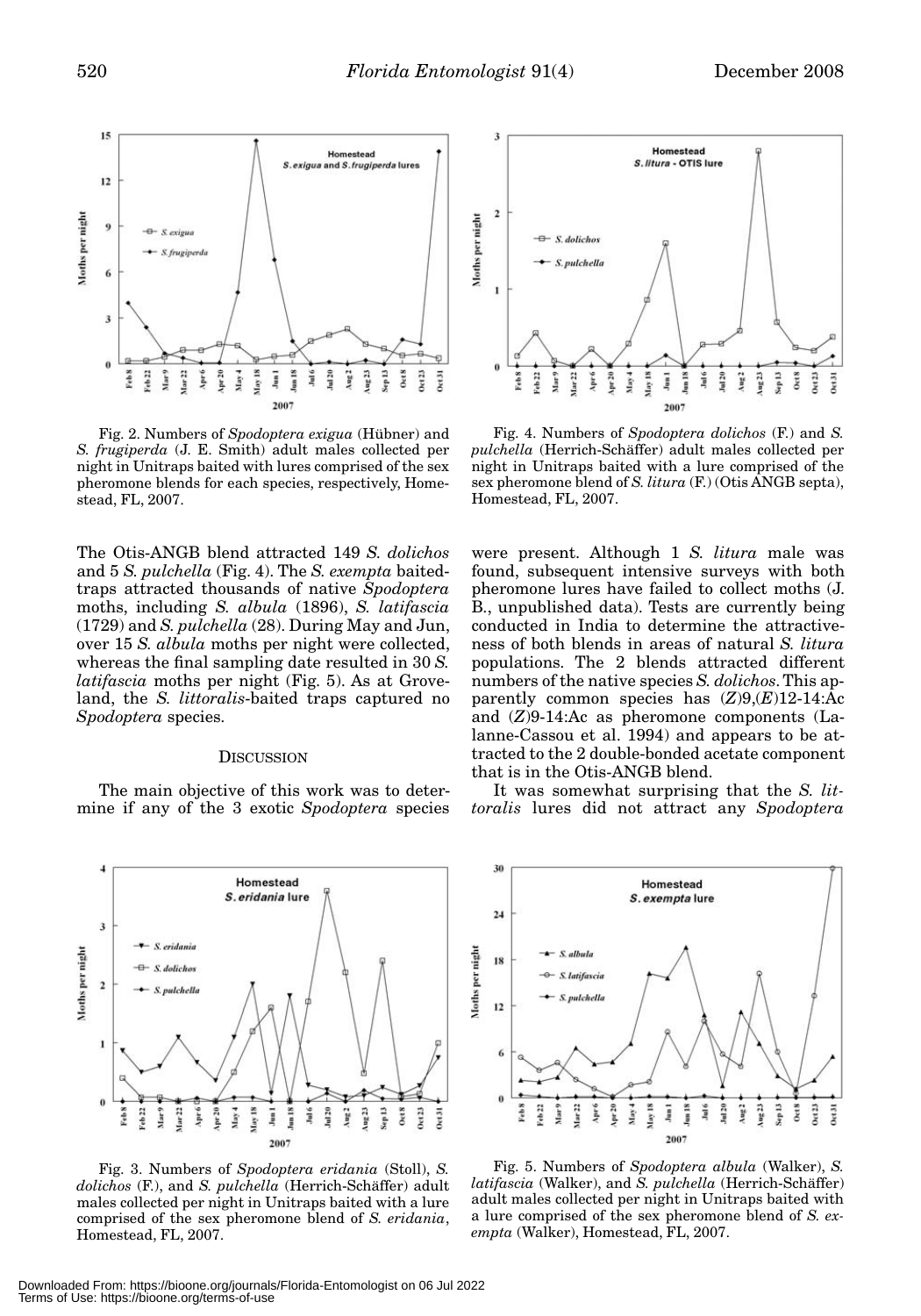moths, although the major component of the blend, (*Z*)9,(*E*)11-14:Ac (Dunkelblum et al. 1987; Malo et al. 2000), is not a major component for any of the native *Spodoptera* species. Previous tests in the Madeira Islands, Portugal, showed that these lures were effective in attracting *S. littoralis* moths (R. Pereira and J. B., unpublished data).

On the other hand, the large number of *S. albula* and *S. latifascia* moths attracted to the *S. exempta* lures agrees with the published reports of the pheromone blends for these species. The major component is (*Z*)9-14:Ac, with lesser amounts of (*Z*)9,(*E*)12-14:Ac and (*Z*)11-16:Ac (Bestmann et al. 1988; Cork et al. 1989; Monti et al. 1995). Commercial lures for *S. albula* and *S. latifascia* are not available, but it appears the lure for *S. exempta* could be used for these species.

Lures for the 3 Florida pest species, *S. eridania*, *S. exigua*, and *S. frugiperda* attracted the target moths. The *S. eridania* lures, however, attracted higher numbers of *S. dolichos* than the target species. Both species have (*Z*)9-14:Ac and (*Z*)9,(*E*)12-14:Ac as part of their pheromone blends (Lalanne-Cassou et al. 1994; Mitchell & Tumlinson 1994; Teal et al. 1985). The component (*Z*)9,(*E*)12-14:Ac is known to attract *S. dolichos* males (Mitchell & Tumlinson 1973). Cross attraction between *S. eridania* and *S. exigua,* which has been documented in other studies (Mitchell & Doolittle 1976; Mitchell & Tumlinson 1994), was rarely found in our study.

Because several native species were attracted to the blends designed for the 3 exotic species, moth identification will be critical to determining whether *S. exempta*, *S. littoralis*, or *S. litura* is intercepted or becomes established in Florida. Unless moths are retrieved quickly, noctuids captured in bucket traps over a period of several nights can be worn and difficult to identify based on forewing characters. Therefore, time-consuming identification with characters of the genitalia will need to be made. It is hoped that more entomologists can learn these characters and techniques to help identify this important group of pests.

#### ACKNOWLEDGMENTS

We thank W. Montgomery (USDA-ARS-SHRS, Miami, FL) for moth collections and trap maintenance at the Homestead site. We thank M. G. Pogue (USDA-ARS-SEL, Washington, D.C.) for verification of the *S. litura* specimen. We thank John Adamczyk (Weslaco, TX) and Rod Nagoshi (Gainesville, FL) for critical review of an early manuscript. The use of trade, firm, or corporation names in this publication is for the information and convenience of the reader. Such use does not constitute an official endorsement or approval by the United States Department of Agriculture or the Agricultural Research Service of any product or service to the exclusion of others that may be suitable.

# REFERENCES CITED

- AMIN, A. A., AND M. F. GERGIS. 2006. Integrated management strategies for control of cotton key pests in middle Egypt. Agron. Res. 4: 121-128.
- BATISTA-PEREIRA, L. G., K. STEIN, A. F. DE PAULA, J. A. MOREIRA, I. CRUZ, M. D. L. C. FIGUEIREDO, J. PERRI, JR., AND A. G. CORRÉA. 2006. Isolation, identification, synthesis, and field evaluation of the sex pheromone of the Brazilian population of *Spodoptera frugiperda*. J. Chem. Ecol. 32: 1085-1099.
- BESTMANN, H. J., A. B. ATTYGALLE, J. SCHWARZ, O. VOSTROWSKY AND W. KNAUF. 1988. Identification of sex pheromone components of *Spodoptera sunia* Guenée (Lepidoptera: Noctuidae). J. Chem. Ecol. 14: 683-690.
- CHEKE, R. A., AND M. R. TUCKER. 1995. An evaluation of potential economic returns from the strategic control approach to the management of African armyworm *Spodoptera exempta* (Lepidoptera, Noctuidae) populations in eastern Africa. Crop Prot. 14: 91-103.
- CHEN, Y. G., J. R. RUBERSON, AND D. M. OLSON. 2008. Nitrogen fertilization rate affects feeding, larval performance, and oviposition preference of the beet armyworm, *Spodoptera exigua*, on cotton. Entomol. Exp. Appl. 126: 244-255.
- CORK, A., J. MURLIS, AND T. MEGENASA. 1989. Identification and field testing of additional components of female sex pheromone of African armyworm, *Spodoptera exempta* (Lepidoptera: Noctuidae). J. Chem. Ecol. 15: 1349-1364.
- DENG, J. Y., H. Y. WEI, Y. P. HUANG, AND J. W. DU. 2004. Enhancement of attraction to sex pheromones of *Spodoptera exigua* by volatile compounds produced by host plants. J. Chem. Ecol. 30: 2037-2045.
- DUNKELBLUM, E., M. KEHAT, M. HAREL, AND D. GOR-DON. 1987. Sexual behaviour and pheromone titre of the *Spodoptera littoralis* female moth. Entomol. Exp. Appl. 44: 241-247.
- EPPO/CABI. 1997. Quarantine Pests for Europe. 2nd edition. Edited by I. M. Smith, D. G. McNamara, P. R. Scott, and M. Holderness, CABI International, Wallingford, UK, 1425 pp.
- JERARDO, A. 2005. Floriculture and nursery crops situation and outlook yearbook. USDA Econ. Res. Serv. FLO-2005.
- JUNG, C. R., Y. J. PARK, AND K. S. BOO. 2003. Optimal sex pheromone composition for monitoring *Spodoptera exigua* (Lepidoptera: Noctuidae) in Korea. J. Asia-Pacific Entomol. 6: 175-182.
- LALANNE-CASSOU, B., J. F. SIVAIN, L. MONTI, AND C. MALOSSE. 1994. Description d'une nouvelle espèce de *Spodoptera* de Guyane française: *S. descoinsi* (Lepidoptera: Noctuidae: Amphipyrinae), découverte grace à des attractifs sexuels. Am. Soc. Entomol. Fr. 20: 25-32.
- LANDOLT, P. J., C. SMITHHISIER, T. ADAMS, AND R. S. ZACK. 2003. An improved multi-component sex attractant for trapping male western yellowstriped armyworm, *Spodoptera praefica* (Grote) (Lepidoptera: Noctuidae). Agric. Forest Entomol. 5: 333-339.
- LIBURD, O. E., J. E. FUNDERBURK, AND S. M. OLSON. 2000. Effect of biological and chemical insecticides on *Spodoptera* species (Lep., Noctuidae) and marketable yields of tomatoes. J. Agric. Entomol. 124: 19- 25.
- MALO, E. A., M. RENOU, AND A. GUERRERO. 2000. Analytical studies of *Spodoptera littoralis* sex phero-